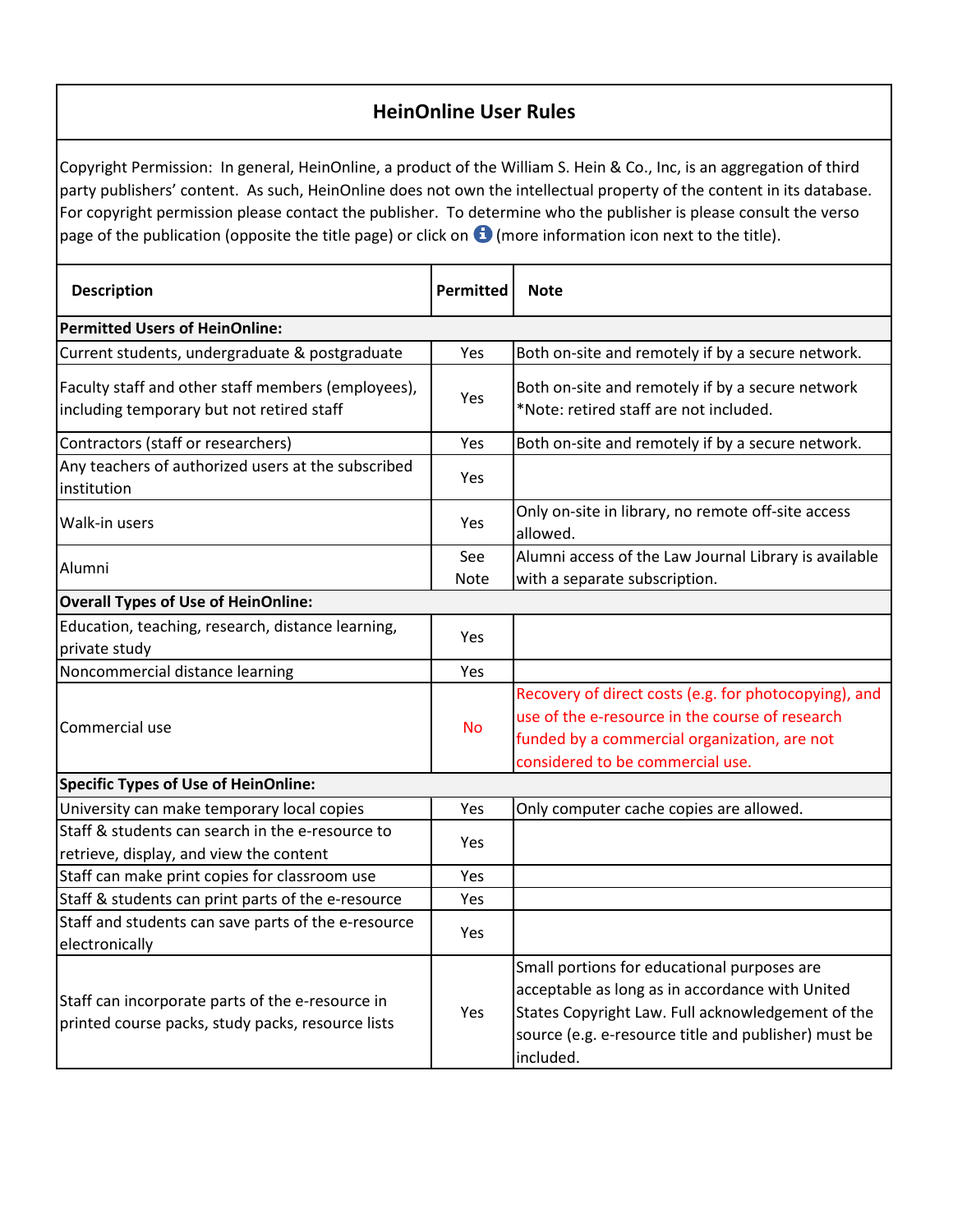| <b>Description</b>                                                                                                                                                        | Permitted | <b>Note</b>                                                                                                                                                                                                              |
|---------------------------------------------------------------------------------------------------------------------------------------------------------------------------|-----------|--------------------------------------------------------------------------------------------------------------------------------------------------------------------------------------------------------------------------|
| Staff can include parts of the e-resource in virtual<br>learning environments (VLE)                                                                                       | Yes       | Small portions for educational purposes are<br>acceptable as long as in accordance with United<br>States Copyright Law. Full acknowledgement of the<br>source (e.g. e-resource title and publisher) must be<br>included. |
| Staff can incorporate a link to an article in electronic<br>course packs, study packs, resource lists                                                                     | Yes       | Educational purposes are acceptable as long as in<br>accordance with United States Copyright Law. Full<br>acknowledgement of the source (e.g. e-resource title<br>and publisher) must be included.                       |
| Staff can incorporate a link to an article in an<br>electronic virtual learning environment on the<br>institution's secure network                                        | Yes       | Educational purposes are acceptable as long as in<br>accordance with United States Copyright Law. Full<br>acknowledgement of the source (e.g. e-resource title<br>and publisher) must be included.                       |
| Staff can make Braille versions of parts of the e-<br>resource                                                                                                            | Yes       | Small portions for educational purposes are<br>acceptable as long as in accordance with United<br>States Copyright Law. Full acknowledgement of the<br>source (e.g. e-resource title and publisher) must be<br>included. |
| Students can include parts of the e-resource in<br>printed form in assignments, portfolios, theses and<br>dissertations                                                   | Yes       | Small portions for educational purposes are<br>acceptable as long as in accordance with United<br>States Copyright Law. Full acknowledgement of the<br>source (e.g. e-resource title and publisher) must be<br>included. |
| Students can include parts of the e-resource in<br>electronic form in assignments, portfolios, theses<br>and dissertations                                                | Yes       | Small portions for educational purposes are<br>acceptable as long as in accordance with United<br>States Copyright Law. Full acknowledgement of the<br>source (e.g. e-resource title and publisher) must be<br>included. |
| Library can provide a single printed copy of a single<br>article to authorized users on request                                                                           | Yes       | In accordance with United States Copyright Law.                                                                                                                                                                          |
| Library can provide an electronic copy of a single<br>article to authorized users on request                                                                              | Yes       | In accordance with United States Copyright Law.                                                                                                                                                                          |
| The library can provide a single paper copy of an<br>electronic original to authorized users at non-<br>commercial libraries in the same country by post,<br>fax or email | Yes       | In accordance with United States Copyright Law.                                                                                                                                                                          |
| The institution can display, download, and printing<br>parts of the e-resource for promotion, testing or<br>training authorized users                                     | Yes       | Full acknowledgement of the source (e.g. e-resource<br>title and publisher) must be included. Small portions<br>for educational purposes are acceptable as long as in<br>accordance with United States Copyright Law.    |
| Staff and students can use parts of the<br>e-resource in presentations and workshops                                                                                      | Yes       | In accordance with United States Copyright Law. It is<br>good practice to acknowledge the source (e.g. e-<br>resource title and publisher).                                                                              |